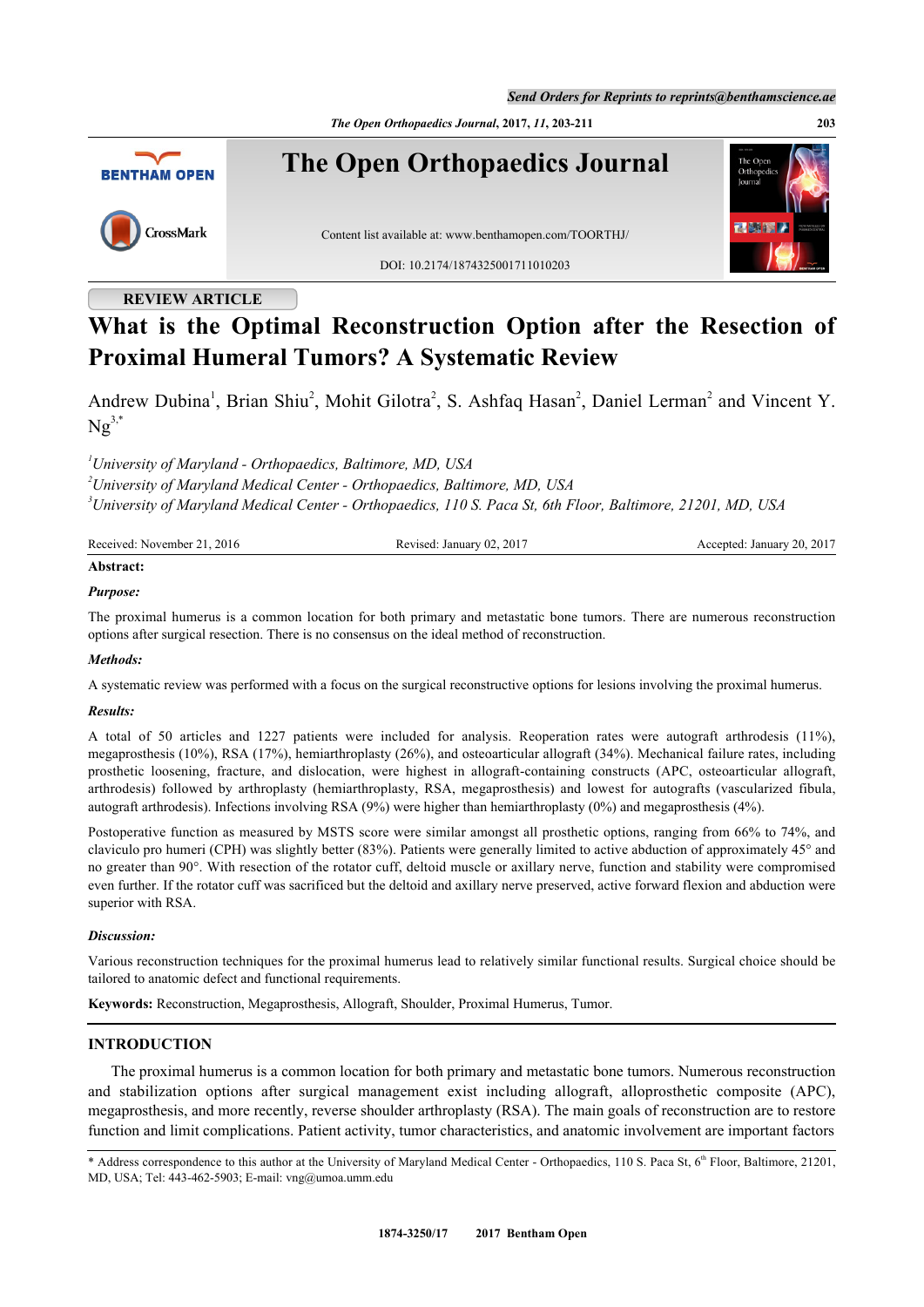to consider when selecting the optimal reconstruction.

There is no consensus on the ideal method of reconstruction. There are numerous case series, but there is a lack of high-level comparative evidence between different options. The purpose of this study was to extensively review the existing literature.

#### **METHODS**

<span id="page-1-0"></span>A systematic review of English-language literature was performed of PubMed and Medline/Ovid electronic medical databases with a focus on surgical reconstructive options for resection of proximal humerus bone lesions. All articles published as of September 1, 2015 were subject to review (Fig. **[1](#page-1-0)**). Articles were excluded if they were cases series of less than 5 total patients or if scapular resection was performed. Fifty articles were included for analysis (Table **[1](#page-1-1)**).



Fig. (1). Flowchart summary of search methodology.

#### <span id="page-1-1"></span>**Table 1. Summary of data from literature review on proximal humeral reconstruction.**

| <b>Authors</b>                  | <b>Type of Fixation</b>  |    | "n" Mean Follow-<br>$up$ (mo) | Mean age<br>(yrs) | <b>Tumor Type</b><br>(% primary<br>lesions) | <b>Tumor-specific</b><br><b>Mortality</b> |
|---------------------------------|--------------------------|----|-------------------------------|-------------------|---------------------------------------------|-------------------------------------------|
| Salzer M et al. (1979) [19]     | Megaprosthesis           | 27 | 27.4                          |                   | 58%                                         | 37%                                       |
| Campanacci M et al. (1982) [20] | Megaprosthesis           | 13 |                               |                   | 85%                                         | 31%                                       |
| Bos G et al. (1987) [10]        | Megaprosthesis           | 18 | 68.4                          |                   | 100%                                        | 11%                                       |
| Ross AC et al. (1987) [21]      | Megaprosthesis           | 19 | 132                           |                   | 89%                                         | 11%                                       |
| Capanna R et al. (1988) [22]    | Megaprosthesis           | 19 | 18.2                          | 51                | $0\%$                                       | 63%                                       |
| Gebhardt MC et al. (1990) [23]  | Osteoarticular allograft | 23 | 63.6                          | 33                | 96%                                         | 13%                                       |
| Jensen RL et al. (1995) [24]    | Overall                  | 19 | $ 39\rangle$                  |                   | 100%                                        | 23%                                       |
|                                 | <b>APC</b>               | 4  |                               | 43                | 100%                                        | $0\%$                                     |
|                                 | Hemiarthroplasty         | 15 |                               | 38                | 100%                                        | 27%                                       |
| O'Connor MI et al. (1996) [13]  | Overall                  | 20 |                               |                   | 100%                                        |                                           |
|                                 | Osteoarticular allograft | 8  |                               |                   |                                             |                                           |
|                                 | Megaprosthesis           | 11 |                               |                   |                                             |                                           |
|                                 | Allograft arthrodesis    |    |                               |                   |                                             |                                           |
| Freedman et al. (1997) [25]     | Megaprosthesis           |    |                               |                   | 20%                                         | 60%                                       |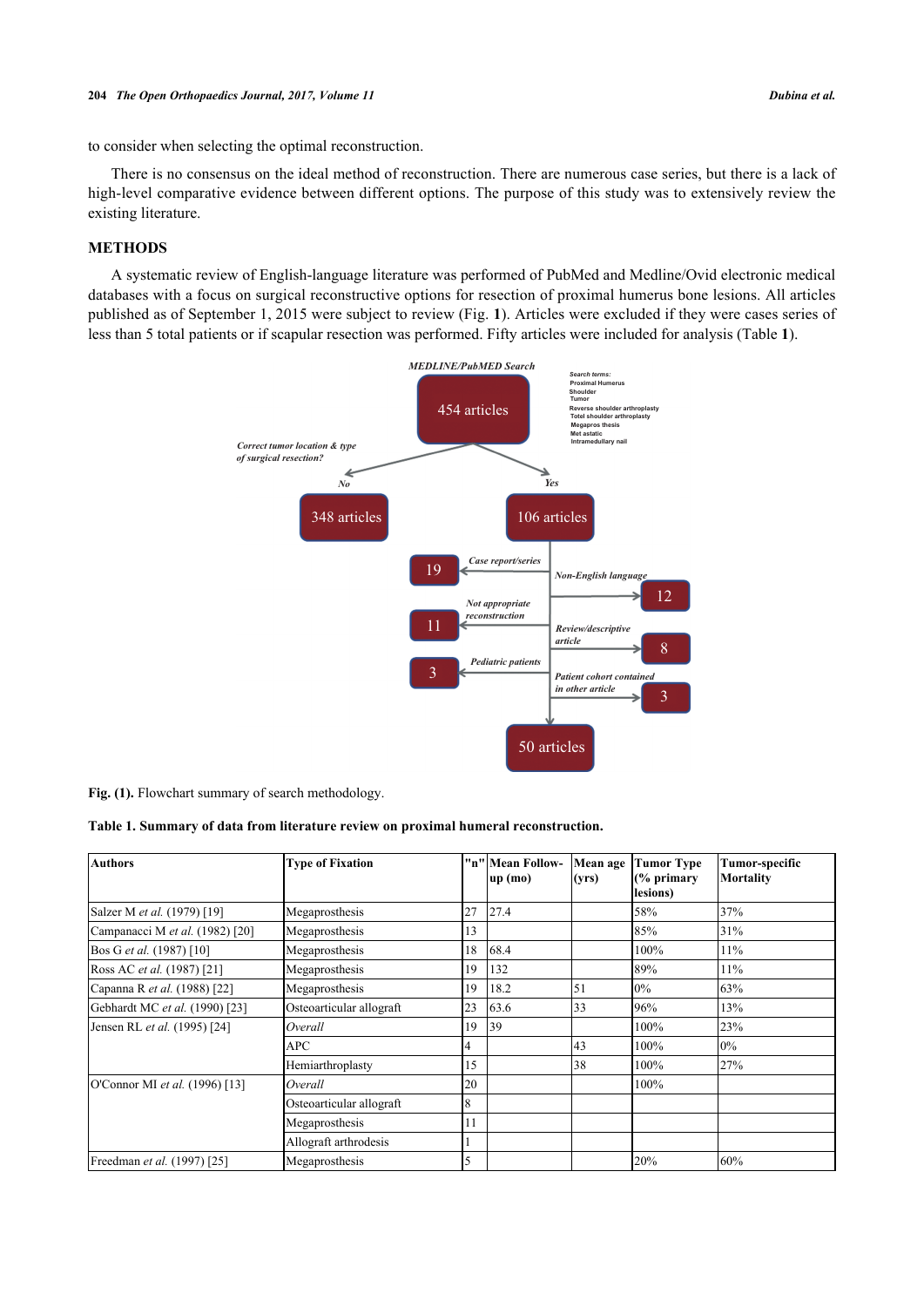| (Table 3) contd                                     |                                                    |                |                             |                   |                                             |                                    |  |
|-----------------------------------------------------|----------------------------------------------------|----------------|-----------------------------|-------------------|---------------------------------------------|------------------------------------|--|
| Authors                                             | <b>Type of Fixation</b>                            |                | "n" Mean Follow-<br>up (mo) | Mean age<br>(yrs) | <b>Tumor Type</b><br>(% primary<br>lesions) | Tumor-specific<br><b>Mortality</b> |  |
| Probyn LJ et al. (1998) [26]                        | Overall                                            | 21             |                             |                   |                                             |                                    |  |
|                                                     | Osteoarticular allograft                           | 11             | 45.6                        | 34                | 100%                                        | $0\%$                              |  |
|                                                     | Allograft arthrodesis                              | 7              |                             |                   |                                             |                                    |  |
|                                                     | Autograft arthrodesis                              | 3              |                             |                   |                                             |                                    |  |
| Asavamongkolkul A et al. (1999) [27] Megaprosthesis |                                                    | 59             | 90                          | 33                | 90%                                         | 46%                                |  |
| Fabroni RH et al. (1999) [8]                        | Megaprosthesis                                     | 8              | 165                         | 22                | 100%                                        |                                    |  |
| Getty PJ et al. (1999) [14]                         | Osteoarticular allograft                           | 16             | 34                          |                   |                                             | 13%                                |  |
| Wada T et al. (1999) [28]                           | Vascularized fibula                                | 8              | 70                          | 27                | 100%                                        | 13%                                |  |
| Shin KH et al. (2000) [29]                          | Overall                                            | 7              | 35.6                        | 23.4              |                                             | $18\%$                             |  |
|                                                     | Megaprosthesis                                     | 1              |                             |                   |                                             |                                    |  |
|                                                     | <b>APC</b>                                         | 6              |                             |                   |                                             |                                    |  |
| Gebhart M et al. (2001)[7]                          | Megaprosthesis                                     | 16             |                             |                   |                                             |                                    |  |
| Rodl W et al. (2002)[30]                            | Overall                                            | 45             |                             | 27                | 100%                                        | 36%                                |  |
|                                                     | Osteoarticular allograft                           | 11             |                             | 20                | $100\%$                                     |                                    |  |
|                                                     | <b>CPH</b>                                         | 15             |                             | 18                | 100%                                        |                                    |  |
|                                                     | Megaprosthesis                                     | 19             |                             | 37                | 100%                                        |                                    |  |
| De Wilde L et al. (2003) [31]                       | <b>RSA</b>                                         | 13             | 36                          | 48.8              |                                             |                                    |  |
| Ippolito V et al. (2003) [32]                       | Megaprosthesis                                     | 20             |                             | 68                | $0\%$                                       |                                    |  |
| Kumar D et al. (2003) [33]                          | Megaprosthesis                                     | 100            | 108                         | 34                | 83%                                         | 44%                                |  |
| DeGroot H et al. (2004) [16]                        | Osteoarticular allograft                           | 32             |                             | 30                |                                             | 6%                                 |  |
| Zeegen EN et al. (2004) [34]                        | Megaprosthesis                                     |                |                             | 49                |                                             |                                    |  |
| Fuchs B et al. (2005) [18]                          | Overall                                            | 15<br>21       | 231                         | 26                |                                             | $0\%$                              |  |
|                                                     | Allgraft arthrodesis                               | 12             | 123.6                       | 26                |                                             | $0\%$                              |  |
|                                                     | Autograft arthrodesis                              | 9              | 157                         | 27                |                                             | $0\%$                              |  |
| Mayilvahanan N et al. (2006) [35]                   | Megaprosthesis                                     | 57             | 66                          | 27.9              | 91%                                         | 11%                                |  |
| Black AW et al. (2007) [36]                         | <b>APC</b>                                         | 6              | 55                          |                   | 83%                                         |                                    |  |
| Kitagawa Y et al. (2007) [4]                        | Overall                                            | 6              | 21                          | 54                | 100%                                        | 32%                                |  |
|                                                     | Hemiarthroplasty                                   | 5              | 38                          | 55                | $100\%$                                     |                                    |  |
|                                                     | Allograft arthrodesis                              | 1              |                             | 51                | 100%                                        |                                    |  |
| Sharma S et al. (2007) [9]                          | Megaprosthesis                                     | 21             | 47.9                        |                   |                                             |                                    |  |
| El-Sherbiny M et al. (2008) [37]                    | Overall                                            | 32             |                             | 21                | 97%                                         | 6%                                 |  |
|                                                     | Megaprosthesis,                                    | 13             |                             |                   |                                             |                                    |  |
|                                                     | Vascularized fibula                                | 11             |                             |                   |                                             |                                    |  |
|                                                     | Pedicled lateral scapular crest graft <sup>8</sup> |                |                             |                   |                                             |                                    |  |
| Scotti C et al. (2008) [38]                         | Megaprosthesis                                     | 40             |                             | 67                | $0\%$                                       |                                    |  |
| Cannon CP et al. (2009) [39]                        | Megaprosthesis                                     | 83             | 30                          | 55                |                                             |                                    |  |
| Moran M et al. (2009) [3]                           | Hemiarthroplasty                                   | 11             | 69                          | 21.5              | 100%                                        | 18%                                |  |
| Potter B et al. (2009) [15]                         | Overall                                            | 49             | 113                         | 48.5              | 51%                                         | 51%                                |  |
|                                                     | Osteoarticular allograft                           | 17             |                             | 36.5              |                                             |                                    |  |
|                                                     | <b>APC</b>                                         | 16             |                             | 56.3              |                                             |                                    |  |
|                                                     | Megaprosthesis                                     | 16             |                             | 53.6              |                                             |                                    |  |
| Piccioli A et al. (2010) [40]                       | Megaprosthesis                                     | 30             |                             |                   | $0\%$                                       |                                    |  |
| Raiss P et al. (2010) [41]                          | Megaprosthesis                                     | 39             | 38                          |                   | 23%                                         | 23%                                |  |
| Wang Z et al. (2010) [42]                           | Overall                                            | 25             | 48                          | 32                | $88\%$                                      | $8\%$                              |  |
|                                                     | Osteoarticular allograft                           | 12             |                             |                   |                                             |                                    |  |
|                                                     | <b>APC</b>                                         | 7              |                             |                   |                                             |                                    |  |
|                                                     | Megaprosthesis                                     | 6              |                             |                   |                                             |                                    |  |
| Yang Q et al. (2010) [43]                           | Overall                                            | 12             |                             |                   | $100\%$                                     |                                    |  |
|                                                     | Osteoarticular allograft                           | 3              |                             |                   |                                             |                                    |  |
|                                                     | Megaprosthesis                                     | 7              |                             |                   |                                             |                                    |  |
|                                                     | Vascularized fibula                                | $\overline{c}$ |                             |                   |                                             |                                    |  |
| De Wilde L et al. (2011) [44]                       | <b>RSA</b>                                         | 14             | 92.4                        | 45.1              | 71%                                         | 29%                                |  |
|                                                     |                                                    |                |                             |                   |                                             |                                    |  |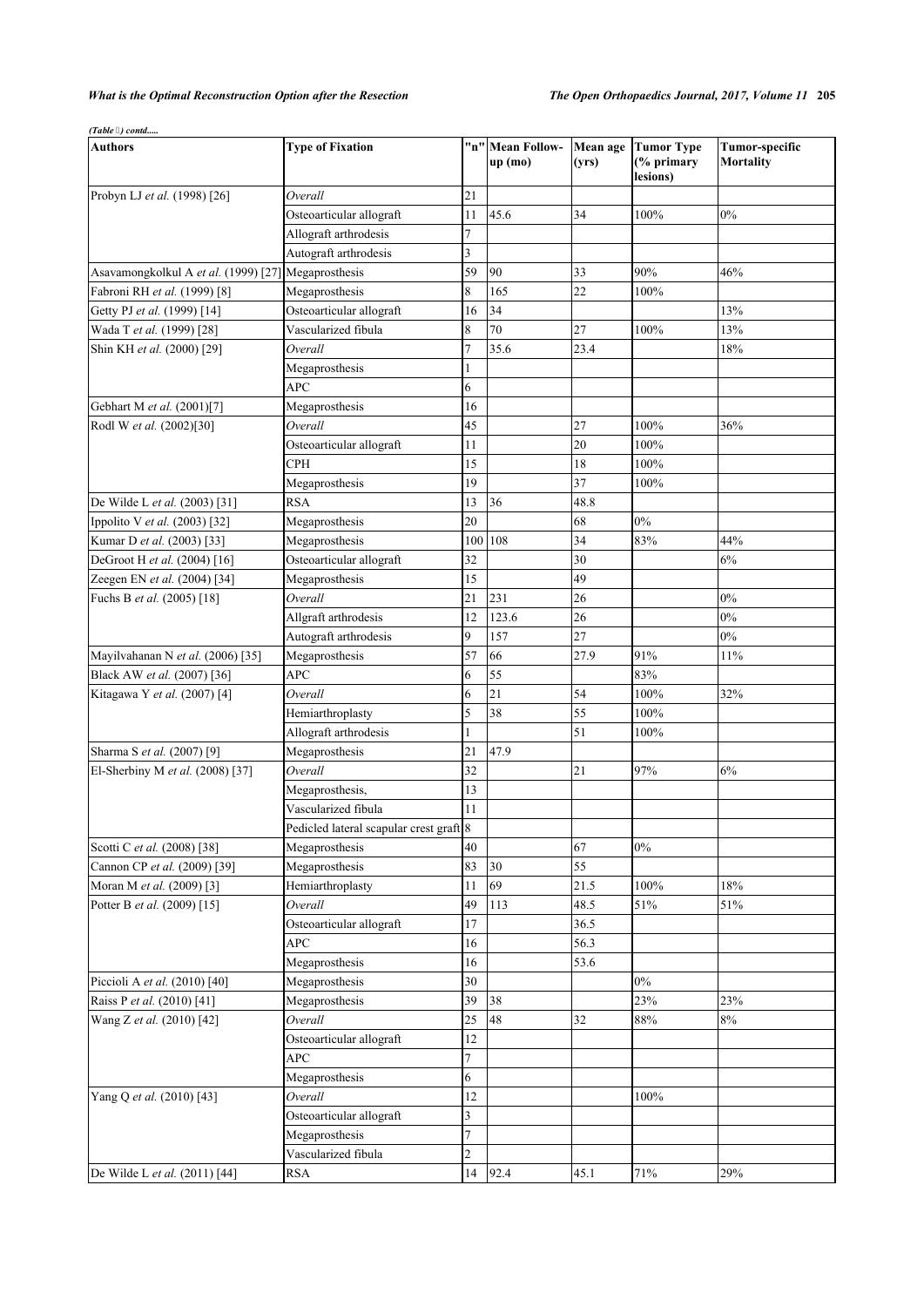#### **206** *The Open Orthopaedics Journal, 2017, Volume 11 Dubina et al.*

*(Table ) contd.....*

| <b>Authors</b>                       | <b>Type of Fixation</b>  |    | "n" Mean Follow-<br>up(mo) | Mean age<br>(vrs) | <b>Tumor Type</b><br>$\frac{6}{6}$ primary<br>lesions) | Tumor-specific<br><b>Mortality</b> |
|--------------------------------------|--------------------------|----|----------------------------|-------------------|--------------------------------------------------------|------------------------------------|
| Griffiths D et al. (2011) [45]       | 58<br>Megaprosthesis     |    | 71                         | 46                | 59%                                                    | 28%                                |
| Ruggieri P et al. (2011) [46]        | <b>APC</b>               | 14 | 25                         | 35                | 100%                                                   | $0\%$                              |
| Bilgin SS (2012) [47]                | Autograft arthrodesis    | 6  | 60                         |                   |                                                        |                                    |
| Hartigan DE et al. (2012) [48]       | APC                      | 27 | 76.8                       | 43.8              | 85%                                                    | 11%                                |
| Li J et al. $(2012)$ [49]            | Vascularized fibula      | 6  | 19.1                       | 15.8              | 100%                                                   | $0\%$                              |
| Aponte-Tinao LA et al. (2013) [50]   | Overall                  | 37 | 60                         | 32                |                                                        |                                    |
|                                      | Osteoarticular allograft |    |                            |                   |                                                        |                                    |
|                                      | <b>APC</b>               |    |                            |                   |                                                        |                                    |
| Kaa AK et al. (2013) [51]            | <b>RSA</b>               | 16 | 46                         | 41.5              | 50%                                                    | 31%                                |
| van de Sande et al. (2013) [52]      | Overall                  | 37 | 120                        | 44.8              | 89%                                                    | 27%                                |
|                                      | Osteoarticular allograft | 13 |                            |                   |                                                        | 46%                                |
|                                      | <b>APC</b>               | 10 |                            |                   |                                                        | 20%                                |
|                                      | Megaprosthesis           | 14 |                            |                   |                                                        | 14%                                |
| Liu T et al. (2014) [53]             | Overall                  | 41 | 57.7                       | 30.6              | 100%                                                   |                                    |
|                                      | Megaprosthesis           | 25 |                            |                   |                                                        | 32%                                |
|                                      | Vascularized fibula      | 16 |                            |                   |                                                        | 38%                                |
| Bonnevialle N et al. (2015) [54]     | <b>RSA</b>               |    | 42                         | 55                | 60%                                                    | 20%                                |
| Calvert GT et al. (2015) [17]        | <b>CPH</b>               |    |                            | 5.9               |                                                        |                                    |
| Pruksakorn D et al. (2015) [55]      | Megaprosthesis           |    | 14.3                       |                   | $0\%$                                                  | 15%                                |
| Streitbuerger A et al. $(2015)$ [56] | Megaprosthesis           |    | 33.6                       | 42                | 66%                                                    | 11%                                |

RSA: Reverse Shoulder Arthroplasty, APC: Alloprosthetic Composite, CPH: Claviculo Pro Humeri

Each study was reviewed and pertinent data was recorded including patient demographics, length of follow-up, primary *versus* metastatic tumor, range of motion, rate of reoperation, infectious complications, and mechanical complications (dislocation, shoulder instability, peri-prosthetic fracture, prosthetic loosening). Post-operative functional scores were recorded when available. Data was sorted by reconstruction method. Complication rates and functional scores were calculated (Table **[2](#page-3-0)**).

| <b>Treatment Method</b>                     | Number of<br><b>Articles</b> | 'n' | <b>Average Age</b><br>(yrs) | <b>Infection Rate</b><br>$(\%)$ | <b>Mechanical Failure</b><br>$(\%)$ | Reoperation (%) MSTS (%) |     |
|---------------------------------------------|------------------------------|-----|-----------------------------|---------------------------------|-------------------------------------|--------------------------|-----|
| Reverse shoulder arthroplasty <sup>14</sup> |                              | 53  | <b>47</b>                   | 9%                              | 23%                                 | 17%                      | 74% |
| Hemiarthroplasty                            |                              | 31  | 35                          | 10%                             | 29%                                 | 26%                      | 66% |
| Megaprosthesis                              | 30                           | 761 | 45                          | 4%                              | 17%                                 | 10%                      | 72% |
| Alloprosthetic composite                    | 19                           | 106 | 45                          | 6%                              | 30%                                 | 26%                      | 73% |
| Osteoarticular allograft                    | 11                           | 167 | $\vert$ 31                  | 7%                              | 46%                                 | 34%                      | 74% |
| Vascularized fibula                         |                              | 43  | 22                          | 10%                             | 17%                                 | 14%                      | 73% |
| Allograft arthrodesis                       |                              | 19  | 26                          | 12%                             | 21%                                 | 32%                      | 74% |
| Autograft arthrodesis                       |                              | 20  | 25                          | 7%                              | 17%                                 | 11%                      | 76% |
| <b>CPH</b>                                  |                              | 19  | 18                          | 21%                             | 47%                                 | 47%                      | 83% |
| Pedicled lateral scapula graft              |                              | 8   |                             |                                 | 25%                                 | 25%                      | 68% |
| Total                                       | 50                           | 227 |                             |                                 |                                     |                          |     |

<span id="page-3-0"></span>**Table 2. Summary of reconstruction techniques and complications.**

#### **RESULTS**

A total of 50 articles and 1227 patients were included for analysis. The mean age of patients in the available data was 38.7 years of age with a mean post-surgical follow-up of 70.5 months. There were 30 studies qualified as Level IV evidence, 17 as Level III, and 3 studies as Level II evidence [\[1](#page-6-14)].

The method of reconstruction with the most published evidence was megaprosthesis. Hemiarthroplasty had relatively few articles dedicated to its use in tumor reconstruction, but likely is more widely used for humeral head lesions, particularly in metastatic scenarios. Reverse shoulder arthroplasty is a relatively newer option and has less longterm evidence than megaprosthesis or allograft reconstruction.

Mechanical complications were relatively high for all arthroplasty options ranging between 20-29%. Both allograft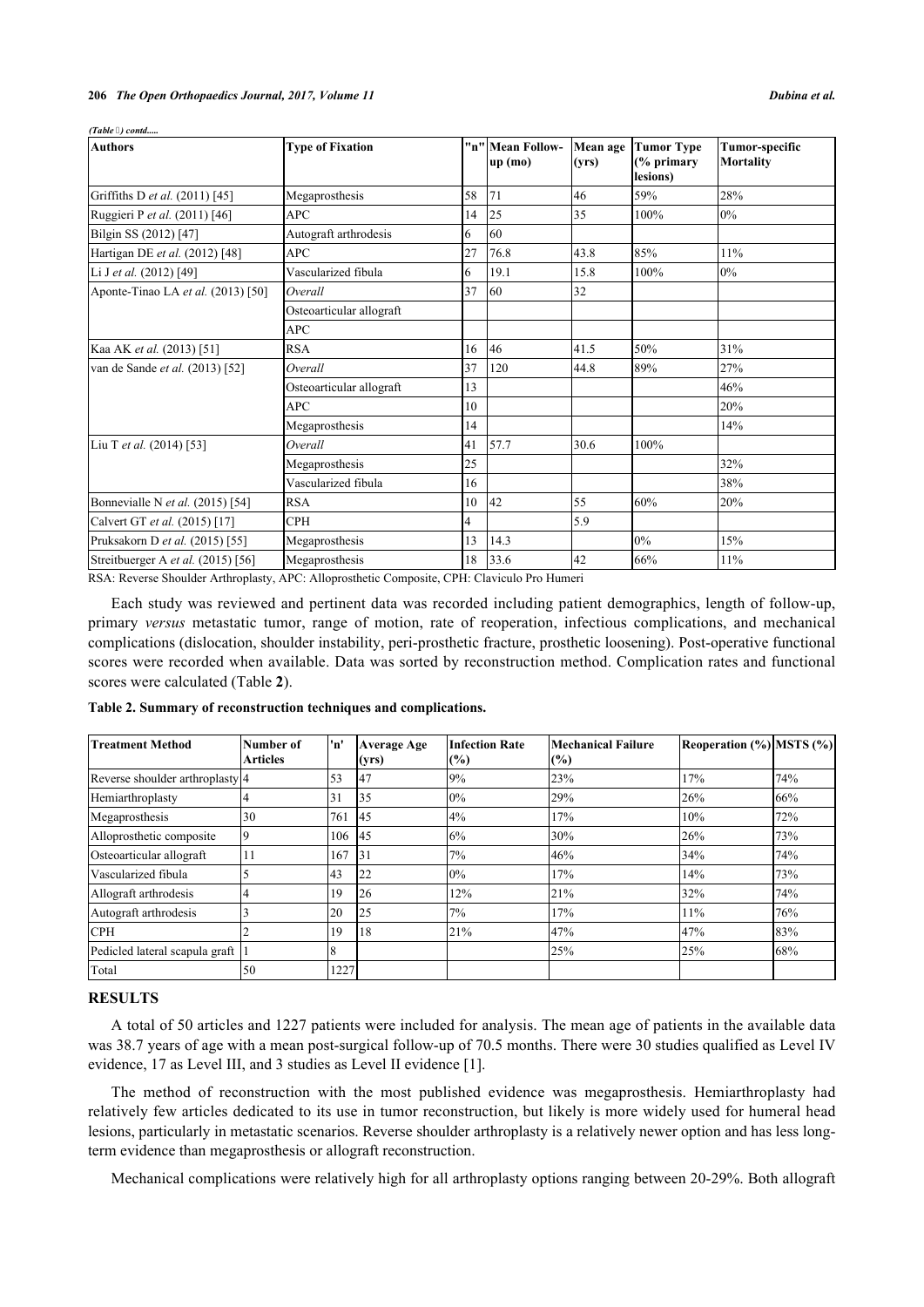and autograft arthrodesis had relatively low mechanical complications (17-21%). Osteoarticular allografts had among the highest rate of mechanical complications (46%) and reoperation (34%) (Table **[3](#page-4-0)**). Of the arthroplasty options, megaprosthesis had the lowest reoperation rate (10%). Infection was relatively low for both megaprosthesis (4%) and hemiarthroplasty (0%). Reverse arthroplasty had a greater than double higher infection rate (9%).

<span id="page-4-0"></span>**Table 3. Summary of mechanical complications.**

|                                        | Mechanical Complication (% of total) | Re-operation (% of total) |
|----------------------------------------|--------------------------------------|---------------------------|
| Instability (subluxation, dislocation) | 52.0                                 | 24.1                      |
| Aseptic loosening                      | 10.5                                 | 16.1                      |
| Non-union                              | 23.0                                 | 12.6                      |
| Fracture                               | 19.9                                 | 26.4                      |
| Infection                              |                                      | 17.8                      |
| Other                                  | 14.6                                 | 2.9                       |

Vascularized fibula has a relatively high number of published cases. It has a low rate of infection (0%) and few mechanical complications (17%), but similar levels of reoperation (14%) to other methods of reconstruction. Claviculo Pro Humeri is a rare procedure and has very high rates of mechanical complications (47%) and infection (21%).

A variety of scores were used to assess postoperative function with the Musculoskeletal Tumor Society Score being the most consistently reported [[2\]](#page-6-15). The functional outcomes were similar amongst different reconstruction options, ranging from 66% to 83%. For active range of motion, patients were generally only able obtain abduction between 45° to 90°. With resection of the rotator cuff, deltoid muscle or axillary nerve, function and stability were significantly compromised. The effect of glenoid resection varied amongst studies. If the deltoid and axillary nerve were preserved, the ability to regain active forward flexion and abduction was significantly better with RSA. To achieve external rotation with RSA, muscle transfer was occasionally necessary to compensate for a deficient posterior rotator cuff. Pain scores were not specifically reported in the majority of studies.

#### **DISCUSSION**

Given the collection of available data from over 50 articles and 1200 patients, favorable results in most situations can be expected albeit with limited functional outcomes. Patients with extensive tumor involvement in the proximal humerus often require creative reconstruction solutions, leading to wide variability between studies and even within one institution. It should be noted that although the functional scores between reconstruction methods are similar, there is a wide spectrum of post-resection/pre-reconstruction bone and soft tissue compromise. This phenomenon can be interpreted that either a modest functional outcome is usually achievable regardless of reconstruction method or that with increasingly complex situations, increasingly complex reconstructions can achieve similar functional levels as less complex situations. If one believes the more nihilistic former approach, then it makes sense to pursue the simplest option with the least risk of complications. If one believes the latter, then reconstruction should be tailored to the specific anatomic scenario with some consideration to the patient's physical demands and tolerance for complications. Because numerous reconstructive options are available, adequate margins should always be endeavored based on the clinical situation in order to minimize the risk of local recurrence, particularly for more aggressive phenotypes. For patients with limited estimated lifespan such as in the setting of metastatic disease and in situations which postoperative radiation and chemotherapy are required, reconstructive options that allow early weight bearing and use of the shoulder and that do not rely on bone healing such as prosthetic replacement are preferred.

Hemiarthroplasty is useful for minor bone loss situations such as primary malignant tumors limited to the humeral head and metastatic lesions not amenable to intramedullary nailing. Because shoulder function with hemiarthroplasty is dependent on the integrity of the rotator cuff and greater tuberosity which is often compromised by tumor involvement it is not surprising that functional scores are limited. Although the mechanical complication rate was relatively high in this systematic review, it can be partially attributed to the frequency of subluxation requiring soft tissue reconstruction [\[3](#page-6-11), [4](#page-6-9)]. Glenoid wear can be expected in young patients with hemiarthroplasty [\[5](#page-6-16)], but most oncological patients requiring hemiarthroplasty are >50 years old. Conversion of a painful hemiarthroplasty to total shoulder arthroplasty lead to a high rate of unsatisfactory results [\[6](#page-6-17)].

Current revision long-stem humeral stems allow surgeons to cement a hemiarthroplasty slightly proud and compensate for a limited bone defect of the medial calcar. For more extensive bone loss, megaprostheses are a relatively simple solution. This study group of over 700 patients includes a variety of prostheses and pre-reconstruction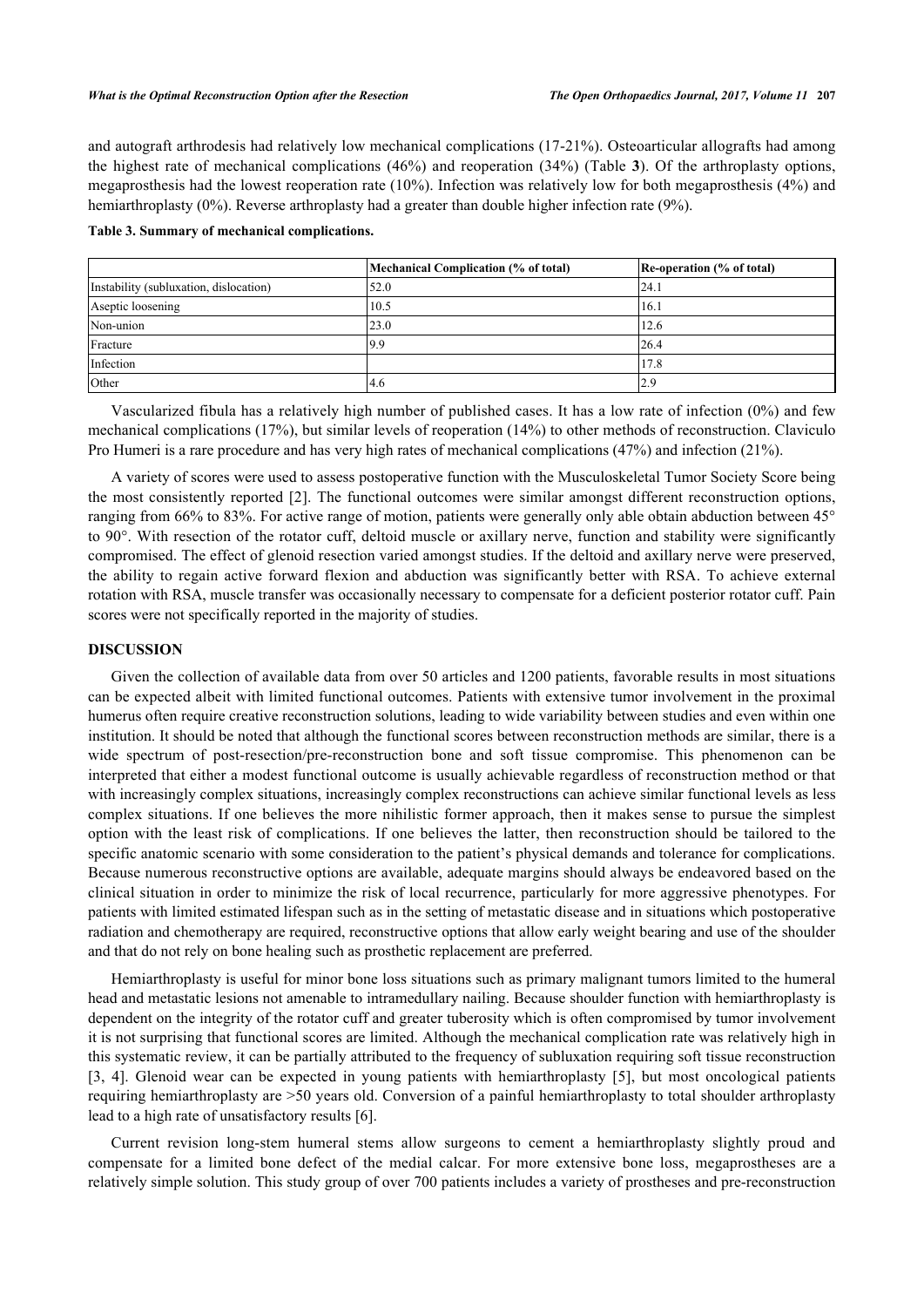bone deficits. Consequently, there is a wide spectrum of functional MSTS scores in this group (55-82%). Active range of motion after megaprosthesis reconstruction is largely dependent on healing of the tendon-prosthetic interface, which is unpredictable at best. Nevertheless, the overall complication rates for megaprostheses were relatively favorable with limited infections (4%), revision surgery (10%) and mechanical complications (17%). No study had an infection rate greater than 10% and multiple studies reported 0% [[7](#page-6-6) - [10\]](#page-6-2). Additionally, mechanical complications were commonly treated conservatively including subluxation, dislocation, prosthetic loosening, and periprosthetic fracture.

The clinical context for RSA is unclear. Situations in which sacrifice of the rotator cuff is necessary but preservation of the deltoid insertion and axillary nerve is possible, RSA may be considered. For non-oncological situations, RSA is conventionally reserved for older, lower-demand patients because longevity of modern implants are unknown and there is risk of a 'tired deltoid' at ten years [\[11\]](#page-6-18). It is also often reported to have a higher complication rate than other arthroplasty options [\[12](#page-6-19)]. For oncologic patients, an older, lower-demand demographic is typically an indication for less functionally aggressive options such as megaprosthesis or hemiarthroplasty. Many elderly oncology patients require their upper extremities to push oneself out of a chair or to support themselves due to lower extremity weakness. This motion (extension, adduction, external rotation, axial loading) predisposes them to dislocation of RSA. Additionally, the higher infection rate (9%) may delay postoperative chemotherapy or radiation therapy. For younger individuals, they will likely encounter many or more of the same complications with RSA as young non-oncologic patients.

For high demand, younger patients requiring resection distal to the deltoid insertion, an alloprosthetic composite (APC) may be advantageous to allow for tendinous reattachment to preserved allograft tendon insertions. However, APC is a technically more challenging procedure and has a much higher rate of complications requiring revision than megaprosthesis including fracture and nonunion. The functional results for APC are similar to other reconstructive options and so the risks and benefits need to be carefully weighed.

Osteoarticular allografts are less frequently used since the advent of improved prosthetic options. With a high rate of complications requiring reoperation, numerous fractures and a lengthy time to union, there are no highly compelling reasons to choose osteoarticular bulk allografts in oncologic situations. Several articles report rates of mechanical failure in over 60% of cases[[13](#page-6-3) - [16\]](#page-6-7). Autologous vascularized fibular grafts, with or without allograft supplementation, on the other hand, have superior results and fewer complications. If early fracture is avoided, the graft has the ability to hypertrophy, to avoid infection and unite with the native bone to a greater extent than allograft or nonvascularized autograft. Claviculo-Pro-Humeri (CPH) similarly provides a biologic reconstruction option as the ipsilateral clavicle functions as a rotational bone flap to replace the resected proximal humerus. Its principle advantage is the construct's inherent proximal stability through the acromioclavicular ligaments. It reportedly has the best functional outcomes of all reconstruction options, but is limited to pediatric patients and may often require reoperation for nonunion [\[17](#page-6-13)].

Arthrodesis is traditionally limited to young adult patients expected to subject their shoulders to high levels of physical stress and to patients undergoing salvage of a failed limb-sparing reconstruction. Both allograft and autograft options appear to yield similar rates of mechanical complications and infection. Remarkably, functional scores are also similar to other motion-preserving reconstructions and are similar between primary or secondary arthrodesis [\[18\]](#page-6-8). Patients are able to compensate through preserved scapulothoracic and elbow motion.

In conclusion, hemiarthroplasty is the simplest option for minimal bone loss. For loss of the rotator cuff and deltoid insertion/axillary nerve, RSA and APC, respectively, provide potential for greater function, but have higher complications than megaprosthesis and the risks and benefits need to be carefully considered. Autograft arthrodesis, vascularized fibula, and CPH are effective in certain situations.

#### **LIST OF ABBREVIATIONS**

- **APC** = Alloprosthetic Composite
- **RSA**  $=$  Reverse Shoulder Arthroplasty

#### **CONFLICT OF INTEREST**

The authors confirm that this article content has no conflict of interest.

#### **ACKNOWLEDGEMENTS**

Declared None.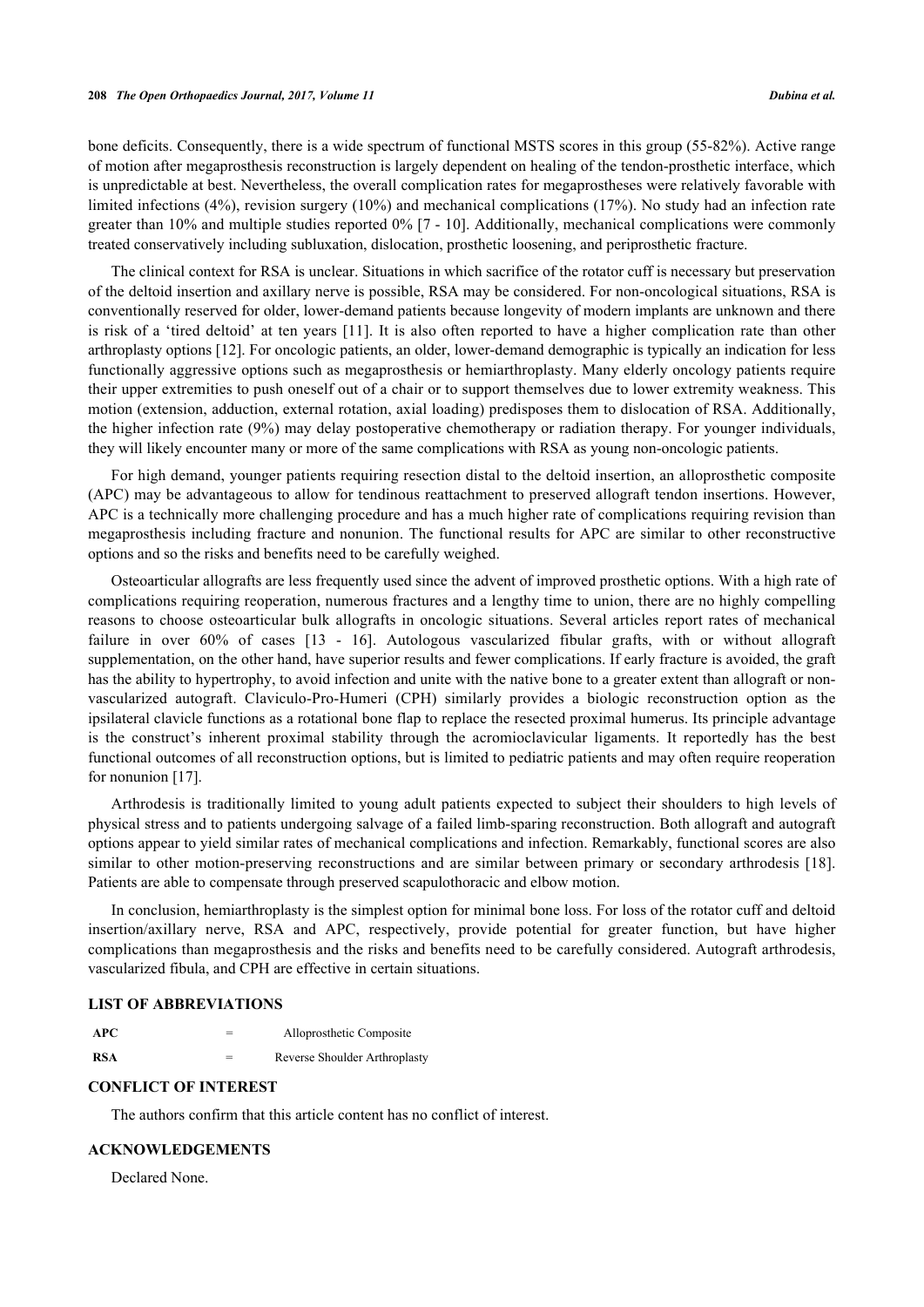#### **REFERENCES**

- <span id="page-6-14"></span>[1] Wright JG, Swiontkowski MF, Heckman JD. Introducing levels of evidence to the journal. J Bone Joint Surg Am 2003; 85-A(1): 1-3. [\[http://dx.doi.org/10.2106/00004623-200301000-00001](http://dx.doi.org/10.2106/00004623-200301000-00001)] [PMID: [12533564\]](http://www.ncbi.nlm.nih.gov/pubmed/12533564)
- <span id="page-6-15"></span>[2] Enneking WF, Dunham W, Gebhardt MC, Malawar M, Pritchard DJ. A system for the functional evaluation of reconstructive procedures after surgical treatment of tumors of the musculoskeletal system. Clin Orthop Relat Res 1993; (286): 241-6. [PMID: [8425352\]](http://www.ncbi.nlm.nih.gov/pubmed/8425352)
- <span id="page-6-11"></span>[3] Moran M, Stalley PD. Reconstruction of the proximal humerus with a composite of extracorporeally irradiated bone and endoprosthesis following excision of high grade primary bone sarcomas. Arch Orthop Trauma Surg 2009; 129(10): 1339-45. [\[http://dx.doi.org/10.1007/s00402-008-0752-1\]](http://dx.doi.org/10.1007/s00402-008-0752-1) [PMID: [18820937](http://www.ncbi.nlm.nih.gov/pubmed/18820937)]
- <span id="page-6-9"></span>[4] Kitagawa Y, Thai DM, Choong PF. Reconstructions of the shoulder following tumour resection. J Orthop Surg (Hong Kong) 2007; 15(2): 201-6.

[\[http://dx.doi.org/10.1177/230949900701500216\]](http://dx.doi.org/10.1177/230949900701500216) [PMID: [17709862](http://www.ncbi.nlm.nih.gov/pubmed/17709862)]

- <span id="page-6-16"></span>[5] Parsons IM IV, Millett PJ, Warner JJ. Glenoid wear after shoulder hemiarthroplasty: Quantitative radiographic analysis. Clin Orthop Relat Res 2004; (421): 120-5. [\[http://dx.doi.org/10.1097/01.blo.0000119249.61696.f1\]](http://dx.doi.org/10.1097/01.blo.0000119249.61696.f1) [PMID: [15123936](http://www.ncbi.nlm.nih.gov/pubmed/15123936)]
- <span id="page-6-17"></span>[6] Carroll RM, Izquierdo R, Vazquez M, Blaine TA, Levine WN, Bigliani LU. Conversion of painful hemiarthroplasty to total shoulder arthroplasty: Long-term results. J Shoulder Elbow Surg 2004; 13(6): 599-603. [\[http://dx.doi.org/10.1016/j.jse.2004.03.016\]](http://dx.doi.org/10.1016/j.jse.2004.03.016) [PMID: [15570227](http://www.ncbi.nlm.nih.gov/pubmed/15570227)]
- <span id="page-6-6"></span>[7] Gebhart M, Dequanter D, Vandeweyer E. Metastatic involvement of the humerus: A retrospective study of 51 cases. Acta Orthop Belg 2001; 67(5): 456-63. [PMID: [11822075\]](http://www.ncbi.nlm.nih.gov/pubmed/11822075)
- <span id="page-6-4"></span>[8] Fabroni RH, Castagno A, Aguilera AL, Steverlynck AM, Zeballos J. Long-term results of limb salvage with the Fabroni custom made endoprosthesis. Clin Orthop Relat Res 1999; (358): 41-52. [PMID: [9973975\]](http://www.ncbi.nlm.nih.gov/pubmed/9973975)
- <span id="page-6-10"></span>[9] Sharma S, Turcotte RE, Isler MH, Wong C. Experience with cemented large segment endoprostheses for tumors. Clin Orthop Relat Res 2007; 459(459): 54-9.

[\[http://dx.doi.org/10.1097/BLO.0b013e3180514c8e](http://dx.doi.org/10.1097/BLO.0b013e3180514c8e)] [PMID: [17545759](http://www.ncbi.nlm.nih.gov/pubmed/17545759)]

- <span id="page-6-2"></span>[10] Bos G, Sim F, Pritchard D, *et al.* Prosthetic replacement of the proximal humerus. Clin Orthop Relat Res 1987; (224): 178-91. [PMID: [3665239\]](http://www.ncbi.nlm.nih.gov/pubmed/3665239)
- <span id="page-6-18"></span>[11] Farshad M, Gerber C. Reverse total shoulder arthroplasty-from the most to the least common complication. Int Orthop 2010; 34(8): 1075-82. [\[http://dx.doi.org/10.1007/s00264-010-1125-2\]](http://dx.doi.org/10.1007/s00264-010-1125-2) [PMID: [20865260](http://www.ncbi.nlm.nih.gov/pubmed/20865260)]
- <span id="page-6-19"></span>[12] Kempton LB, Ankerson E, Wiater JM. A complication-based learning curve from 200 reverse shoulder arthroplasties. Clin Orthop Relat Res 2011; 469(9): 2496-504. [\[http://dx.doi.org/10.1007/s11999-011-1811-4\]](http://dx.doi.org/10.1007/s11999-011-1811-4) [PMID: [21328021](http://www.ncbi.nlm.nih.gov/pubmed/21328021)]
- <span id="page-6-3"></span>[13] OConnor MI, Sim FH, Chao EY. Limb salvage for neoplasms of the shoulder girdle. Intermediate reconstructive and functional results. J Bone Joint Surg Am 1996; 78(12): 1872-88. [\[http://dx.doi.org/10.2106/00004623-199612000-00011](http://dx.doi.org/10.2106/00004623-199612000-00011)] [PMID: [8986665\]](http://www.ncbi.nlm.nih.gov/pubmed/8986665)
- <span id="page-6-5"></span>[14] Getty PJ, Peabody TD. Complications and functional outcomes of reconstruction with an osteoarticular allograft after intra-articular resection of the proximal aspect of the humerus. J Bone Joint Surg Am 1999; 81(8): 1138-46.
- [\[http://dx.doi.org/10.2106/00004623-199908000-00009](http://dx.doi.org/10.2106/00004623-199908000-00009)] [PMID: [10466646\]](http://www.ncbi.nlm.nih.gov/pubmed/10466646)
- <span id="page-6-12"></span>[15] Potter BK, Adams SC, Pitcher JD Jr, Malinin TI, Temple HT. Proximal humerus reconstructions for tumors. Clin Orthop Relat Res 2009; 467(4): 1035-41. [\[http://dx.doi.org/10.1007/s11999-008-0531-x\]](http://dx.doi.org/10.1007/s11999-008-0531-x) [PMID: [18820983](http://www.ncbi.nlm.nih.gov/pubmed/18820983)]
- <span id="page-6-7"></span>[16] DeGroot H, Donati D, Di Liddo M, Gozzi E, Mercuri M. The use of cement in osteoarticular allografts for proximal humeral bone tumors.
	- Clin Orthop Relat Res 2004; (427): 190-7. [\[http://dx.doi.org/10.1097/01.blo.0000138959.50057.2c\]](http://dx.doi.org/10.1097/01.blo.0000138959.50057.2c) [PMID: [15552157](http://www.ncbi.nlm.nih.gov/pubmed/15552157)]
- <span id="page-6-13"></span>[17] Calvert GT, Wright J, Agarwal J, Jones KB, Randall RL. Is claviculo pro humeri of value for limb salvage of pediatric proximal humerus sarcomas? Clin Orthop Relat Res 2015; 473(3): 877-82. [\[http://dx.doi.org/10.1007/s11999-014-3814-4\]](http://dx.doi.org/10.1007/s11999-014-3814-4) [PMID: [25057117](http://www.ncbi.nlm.nih.gov/pubmed/25057117)]
- <span id="page-6-8"></span>[18] Fuchs B, OConnor MI, Padgett DJ, Kaufman KR, Sim FH. Arthrodesis of the shoulder after tumor resection. Clin Orthop Relat Res 2005; (436): 202-7.
	- [\[http://dx.doi.org/10.1097/01.blo.0000162997.31976.15](http://dx.doi.org/10.1097/01.blo.0000162997.31976.15)] [PMID: [15995442\]](http://www.ncbi.nlm.nih.gov/pubmed/15995442)
- <span id="page-6-0"></span>[19] Salzer M, Knahr K, Locke H, *et al.* A bioceramic endoprosthesis for the replacement of the proximal humerus. Arch Orthop Trauma Surg 1979; 93(3): 169-84. [\[http://dx.doi.org/10.1007/BF00523668\]](http://dx.doi.org/10.1007/BF00523668) [PMID: [464753](http://www.ncbi.nlm.nih.gov/pubmed/464753)]
- <span id="page-6-1"></span>[20] Campanacci M, Cervellati C, Gherlinzoni F, Capanna R. Endoprosthesis of the humerus: Description of a new model and its application. Ital J Orthop Traumatol 1982; 8(1): 59-65.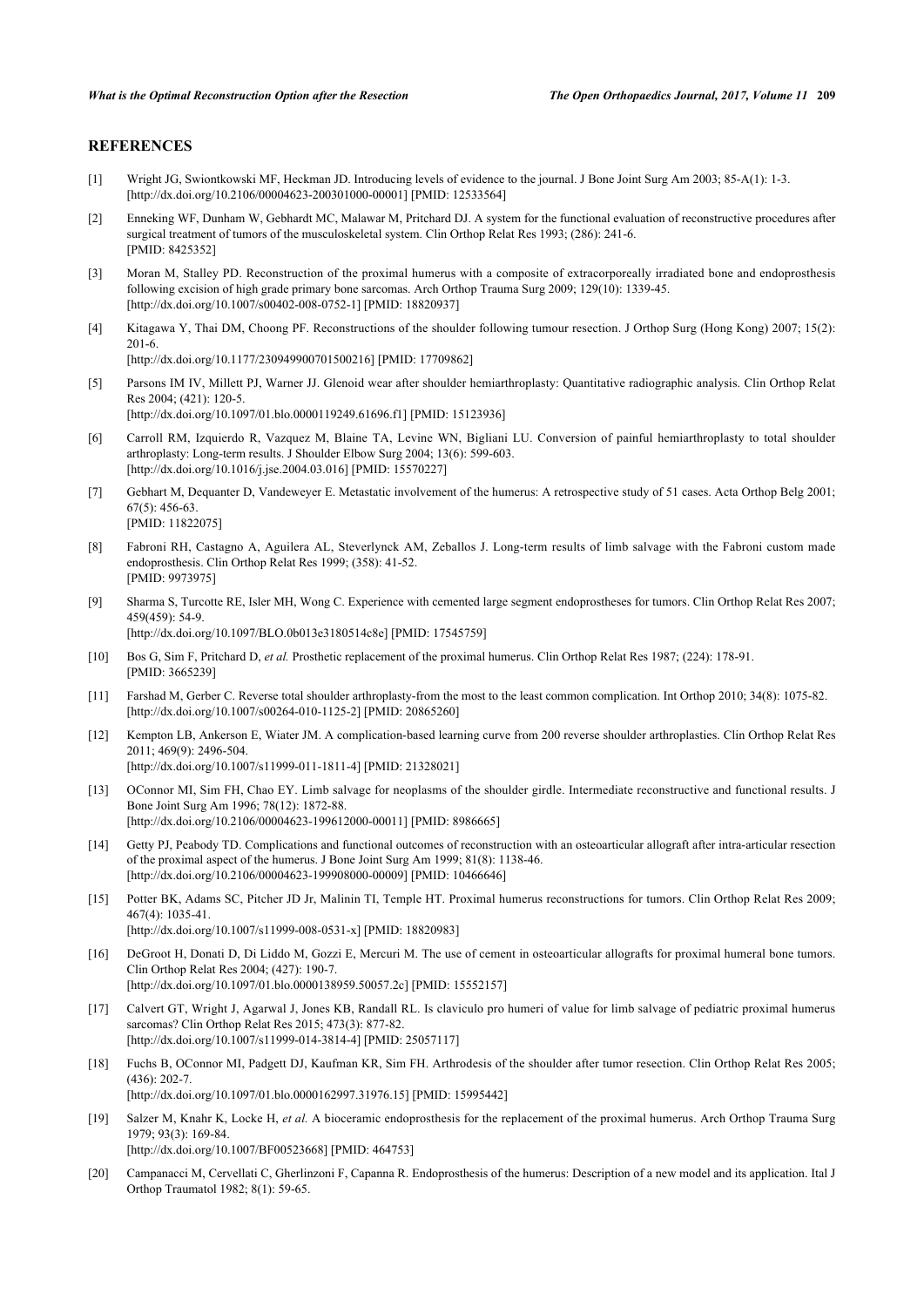[PMID: [7174286\]](http://www.ncbi.nlm.nih.gov/pubmed/7174286)

- <span id="page-7-0"></span>[21] Ross AC, Wilson JN, Scales JT. Endoprosthetic replacement of the proximal humerus. J Bone Joint Surg Br 1987; 69(4): 656-61. [PMID: [3611177\]](http://www.ncbi.nlm.nih.gov/pubmed/3611177)
- <span id="page-7-1"></span>[22] Capanna R, Mapelli S, Ruggieri P, *et al.* Resection of the proximal humerus and I.O.R. modular prosthesis in the treatment of metastatic lesions. Ital J Orthop Traumatol 1988; 14(2): 143-8. [PMID: [3220719\]](http://www.ncbi.nlm.nih.gov/pubmed/3220719)
- <span id="page-7-2"></span>[23] Gebhardt MC, Roth YF, Mankin HJ. Osteoarticular allografts for reconstruction in the proximal part of the humerus after excision of a musculoskeletal tumor. J Bone Joint Surg Am 1990; 72(3): 334-45. [\[http://dx.doi.org/10.2106/00004623-199072030-00004](http://dx.doi.org/10.2106/00004623-199072030-00004)] [PMID: [2135632\]](http://www.ncbi.nlm.nih.gov/pubmed/2135632)
- <span id="page-7-3"></span>[24] Jensen KL, Johnston JO. Proximal humeral reconstruction after excision of a primary sarcoma. Clin Orthop Relat Res 1995; (311): 164-75. [PMID: [7634572\]](http://www.ncbi.nlm.nih.gov/pubmed/7634572)
- <span id="page-7-4"></span>[25] Freedman EL, Eckardt JJ. A modular endoprosthetic system for tumor and non-tumor reconstruction: Preliminary experience. Orthopedics 1997; 20(1): 27-36. [PMID: [9122050\]](http://www.ncbi.nlm.nih.gov/pubmed/9122050)
- <span id="page-7-5"></span>[26] Probyn LJ, Wunder JS, Bell RS, Griffin AM, Davis AM. A comparison of outcome of osteoarticular allograft reconstruction and shoulder arthrodesis following resection of primary tumours of the proximal humerus. 1998; 2(3-4): 163-70.
- <span id="page-7-6"></span>[27] Asavamongkolkul A, Eckardt JJ, Eilber FR, *et al.* Endoprosthetic reconstruction for malignant upper extremity tumors. Clin Orthop Relat Res 1999; (360): 207-20. [\[http://dx.doi.org/10.1097/00003086-199903000-00025](http://dx.doi.org/10.1097/00003086-199903000-00025)] [PMID: [10101327\]](http://www.ncbi.nlm.nih.gov/pubmed/10101327)
- <span id="page-7-7"></span>[28] Wada T, Usui M, Isu K, Yamawakii S, Ishii S. Reconstruction and limb salvage after resection for malignant bone tumour of the proximal humerus. A sling procedure using a free vascularised fibular graft. J Bone Joint Surg Br 1999; 81(5): 808-13. [\[http://dx.doi.org/10.1302/0301-620X.81B5.9430\]](http://dx.doi.org/10.1302/0301-620X.81B5.9430) [PMID: [10530841](http://www.ncbi.nlm.nih.gov/pubmed/10530841)]
- <span id="page-7-8"></span>[29] Shin KH, Park HJ, Yoo JH, Hahn SB. Reconstructive surgery in primary malignant and aggressive benign bone tumor of the proximal humerus. Yonsei Med J 2000; 41(3): 304-11. [\[http://dx.doi.org/10.3349/ymj.2000.41.3.304](http://dx.doi.org/10.3349/ymj.2000.41.3.304)] [PMID: [10957883\]](http://www.ncbi.nlm.nih.gov/pubmed/10957883)
- <span id="page-7-9"></span>[30] Rödl RW, Gosheger G, Gebert C, Lindner N, Ozaki T, Winkelmann W. Reconstruction of the proximal humerus after wide resection of tumours. J Bone Joint Surg Br 2002; 84(7): 1004-8. [\[http://dx.doi.org/10.1302/0301-620X.84B7.12989\]](http://dx.doi.org/10.1302/0301-620X.84B7.12989) [PMID: [12358362](http://www.ncbi.nlm.nih.gov/pubmed/12358362)]
- <span id="page-7-10"></span>[31] De Wilde L, Sys G, Julien Y, Van Ovost E, Poffyn B, Trouilloud P. The reversed Delta shoulder prosthesis in reconstruction of the proximal humerus after tumour resection. Acta Orthop Belg 2003; 69(6): 495-500. [PMID: [14748103\]](http://www.ncbi.nlm.nih.gov/pubmed/14748103)
- <span id="page-7-11"></span>[32] Ippolito V, Saccalani M, Ianni L, *et al.* Resection of the proximal humerus for metastases and replacement with RPS prosthesis. Chir Organi Mov 2003; 88(2): 165-9. [PMID: [14735825\]](http://www.ncbi.nlm.nih.gov/pubmed/14735825)
- <span id="page-7-12"></span>[33] Kumar D, Grimer RJ, Abudu A, Carter SR, Tillman RM. Endoprosthetic replacement of the proximal humerus. Long-term results. J Bone Joint Surg Br 2003; 85(5): 717-22. [PMID: [12892196\]](http://www.ncbi.nlm.nih.gov/pubmed/12892196)
- <span id="page-7-13"></span>[34] Zeegen EN, Aponte-Tinao LA, Hornicek FJ, Gebhardt MC, Mankin HJ. Survivorship analysis of 141 modular metallic endoprostheses at early followup. Clin Orthop Relat Res 2004; (420): 239-50. [\[http://dx.doi.org/10.1097/00003086-200403000-00034](http://dx.doi.org/10.1097/00003086-200403000-00034)] [PMID: [15057104\]](http://www.ncbi.nlm.nih.gov/pubmed/15057104)
- <span id="page-7-14"></span>[35] Mayilvahanan N, Paraskumar M, Sivaseelam A, Natarajan S. Custom mega-prosthetic replacement for proximal humeral tumours. Int Orthop 2006; 30(3): 158-62. [\[http://dx.doi.org/10.1007/s00264-005-0029-z](http://dx.doi.org/10.1007/s00264-005-0029-z)] [PMID: [16565840](http://www.ncbi.nlm.nih.gov/pubmed/16565840)]
- <span id="page-7-15"></span>[36] Black AW, Szabo RM, Titelman RM. Treatment of malignant tumors of the proximal humerus with allograft-prosthesis composite reconstruction. J Shoulder Elbow Surg 2007; 16(5): 525-33. [\[http://dx.doi.org/10.1016/j.jse.2006.12.006\]](http://dx.doi.org/10.1016/j.jse.2006.12.006) [PMID: [17560808](http://www.ncbi.nlm.nih.gov/pubmed/17560808)]
- <span id="page-7-16"></span>[37] El-Sherbiny M. Reconstruction of the proximal humerus after wide resection of tumors: comparison of three reconstructive options. J Egypt Natl Canc Inst 2008; 20(4): 369-78. [PMID: [20571595\]](http://www.ncbi.nlm.nih.gov/pubmed/20571595)
- <span id="page-7-17"></span>[38] Scotti C, Camnasio F, Peretti GM, Fontana F, Fraschini G. Modular prostheses in the treatment of proximal humerus metastases: Review of 40 cases. J Orthop Traumatol 2008; 9(1): 5-10. [\[http://dx.doi.org/10.1007/s10195-008-0097-0\]](http://dx.doi.org/10.1007/s10195-008-0097-0) [PMID: [19384474](http://www.ncbi.nlm.nih.gov/pubmed/19384474)]
- <span id="page-7-18"></span>[39] Cannon CP, Paraliticci GU, Lin PP, Lewis VO, Yasko AW. Functional outcome following endoprosthetic reconstruction of the proximal humerus. J Shoulder Elbow Surg 2009; 18(5): 705-10. [\[http://dx.doi.org/10.1016/j.jse.2008.10.011\]](http://dx.doi.org/10.1016/j.jse.2008.10.011) [PMID: [19186077](http://www.ncbi.nlm.nih.gov/pubmed/19186077)]
- <span id="page-7-19"></span>[40] Piccioli A, Maccauro G, Rossi B, Scaramuzzo L, Frenos F, Capanna R. Surgical treatment of pathologic fractures of humerus. Injury 2010; 41(11): 1112-6.